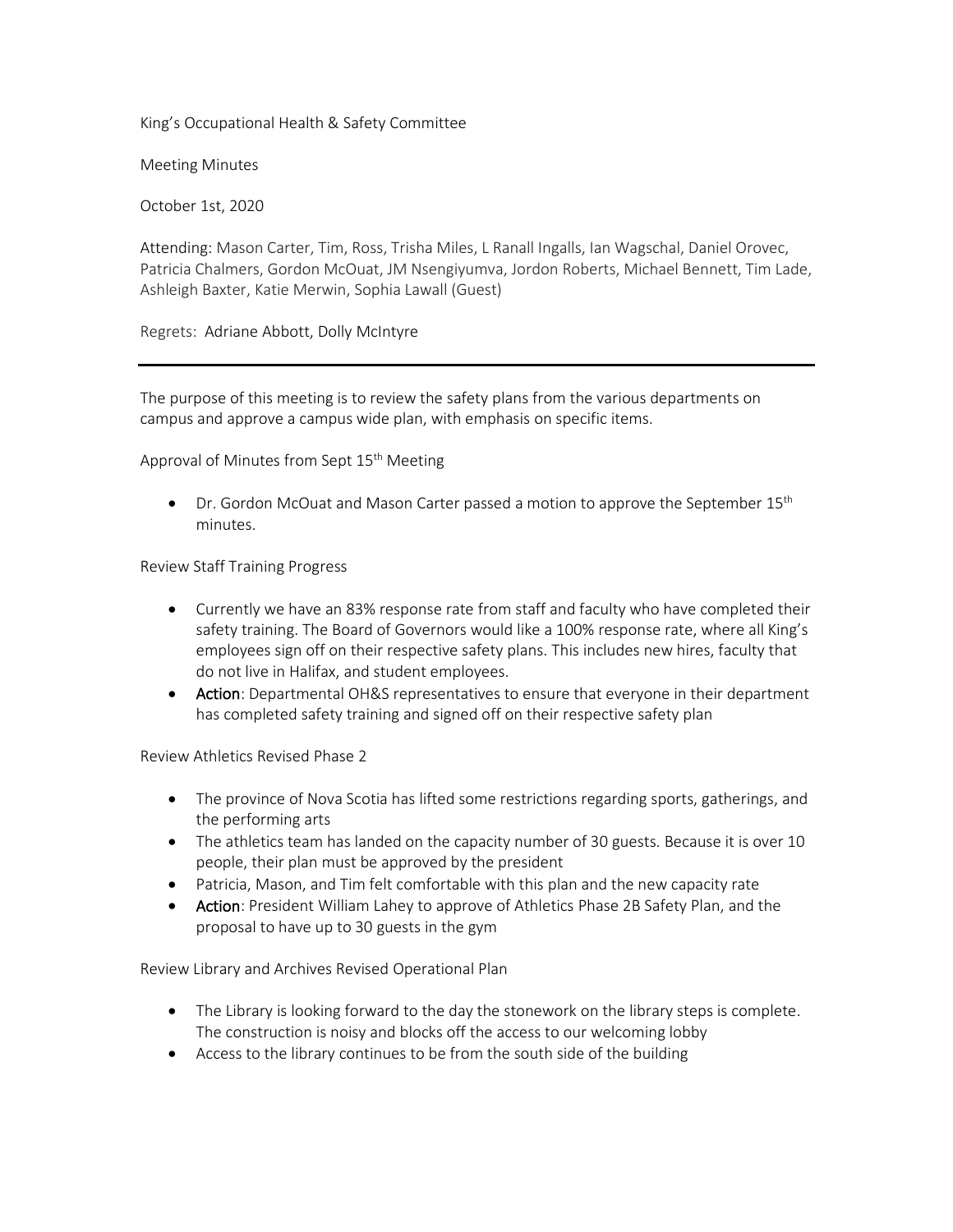- Students are hesitant to book their study time and are unsure about 'walk-in appointments'. Please spread the word to students. The library staff predict that it will get busier as the semester moves forward
- The library is hoping to expand their working hours to better accommodate students
- The library revised their self-declaration form

Review Galley Staff Meeting Safety Plan

- The Galley hopes to host an in-person staff meeting and training session, where new and returning employees can review all new safety procedures. They are also hoping to sample some new menu items
- This will total 15 people between students, staff, and training
- Tim Lade from residence, who also ran training for 18 students on campus recently, suggested physically separating the seats in the wardroom beforehand. This is a clear indicator and sends a clear message that people cannot sit together
- Trisha and Tim L both approved of the plan
- Action: President William Lahey to approve of the Galley Staff Meeting Safety Plan. After this, the Galley can move forward and begin training their employees

# Residence Programming

- Residence is currently missing the 'social' piece that makes life on campus special. They have received feedback from students, who are largely saying "I sit in my room all day and I'm having trouble meeting people and making friends". This has impacts on their mental health. Residence is usually about friendship, relationship, and community building.
- Residence is hoping to expand their programming and host a series of events that bring groups of 25 people together (with the help of athletics, KSU, etc).
- Tim Lade created a general use document that can be applied to multiple events.
- Action: To date, every event with more than 10 people needs an individual plan. Tim to update his document to highlight that this is a reusable plan
- Action: The committee to decide how we are going to communicate to the wider King's community that we have a safety plan in place for every event; and how we are going to coordinate so that we don't have multiple events occurring on the same day
- Action: The OH&S Committee approves of this plan, except for the communication and coordination pieces

## New Business

# Review NSPIRG, EMSP, and Wordsmith COVID Safety Plan

- Mason C, the KSU representative, shared three society safety plans with the OH&S Committee. Sophie L, joined to answer any questions.
- NSPIRG is a joint King's and Dalhousie society, and they must receive approval from both institutions. However, they are located in the basement of the Dalhouie Student Union building. Once King's students enter Dalhousie's campus, they must follow their COVID rules and regulations. The OH&S Committee noticed that the NSPIRG safety document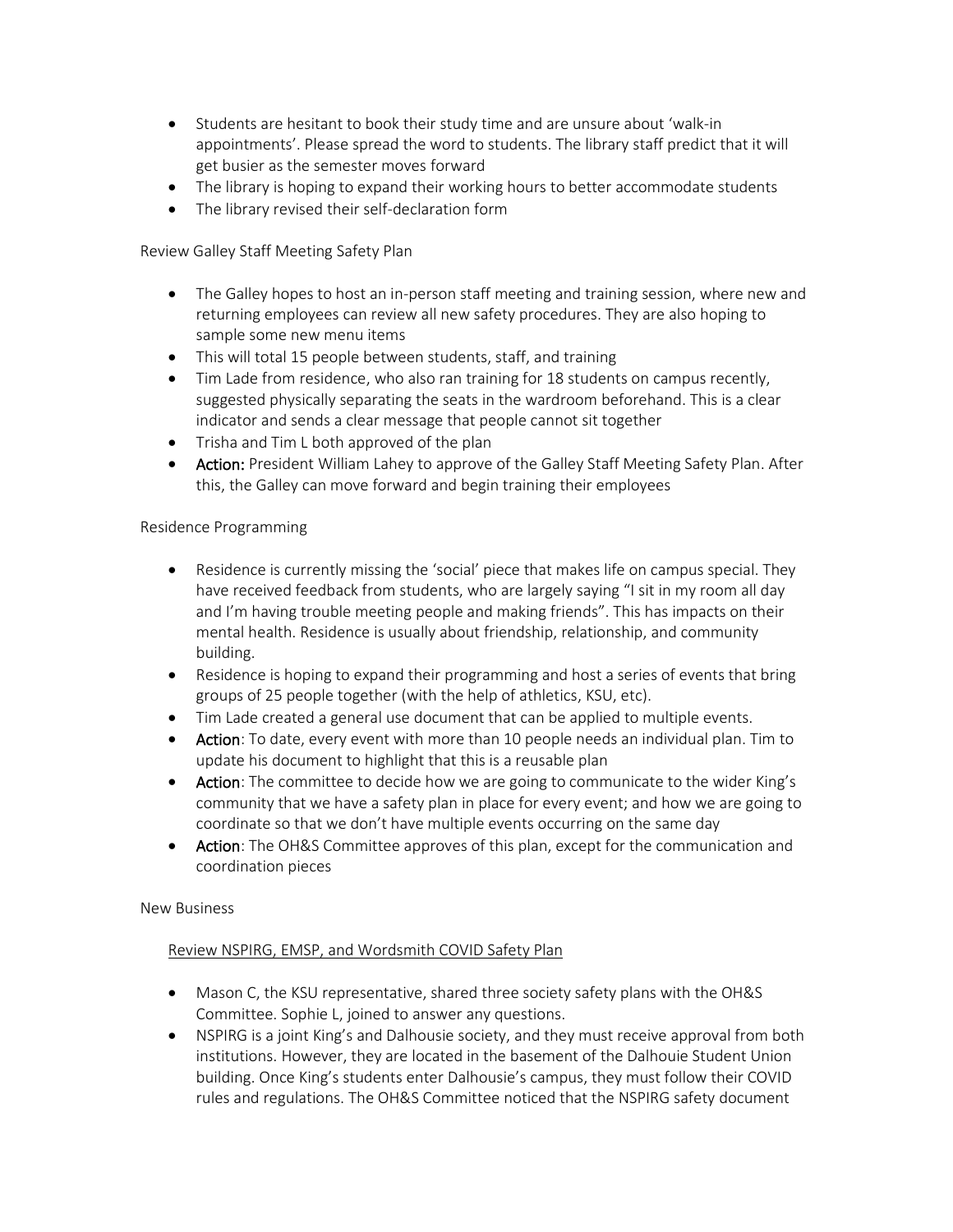did not mention a size limit to social gatherings. King's has a current rule that states there are to be no non-essential gatherings of less than 10 people; and that groups of more than 10 must be approved by the OH&S Committee and The President of the University. We are not familiar with Dalhousie's limit.

- The King's Early Modern Studies Program (EMSP) Society and Wordsmiths Society plan to run everything online this academic year. They may have two people come onto campus in April to use the King's Student Union printer to print out their journal.
- Action: Mason to bring the OH&S Feedback back to NSPIRG re: gathering limits

# New Safety Workbook

- Ian shared a new and upcoming safety planning workbook
- Katie has access to safety workbooks, handbooks, and templates from other institutions. She noted that it is useful to include a 'soft' information or summary section that highlights the intended audience, why the event is important, if it involves serving food or alcohol, etc. This will make the workbook more user-friendly to the reader.
- Action: Because Katie's workbooks were not intended for distribution by others, she is only going to share them with Ian in the name of safety.

# First Aid Kits

- Although it is not specific to anyone's safety plan, Ashleigh inquired if First Aid kits have been updated to include disposable masks. Trish from athletics was going to check her kits.
- Action: Check in with Tim, Ian and Trish during the next Occupational Health & Safety Meeting to see if first aid kits around campus have been checked or updated to include disposable masks that would keep victims, first responders, rescuers, and bystanders safe during a first aid incident

Schedule Next Occupational Health & Safety Meeting

• Action: Next OH&S Meeting scheduled for October 21 $\mathrm{^{st}}$  at 9:00 am on Microsoft Teams

## Meeting adjourned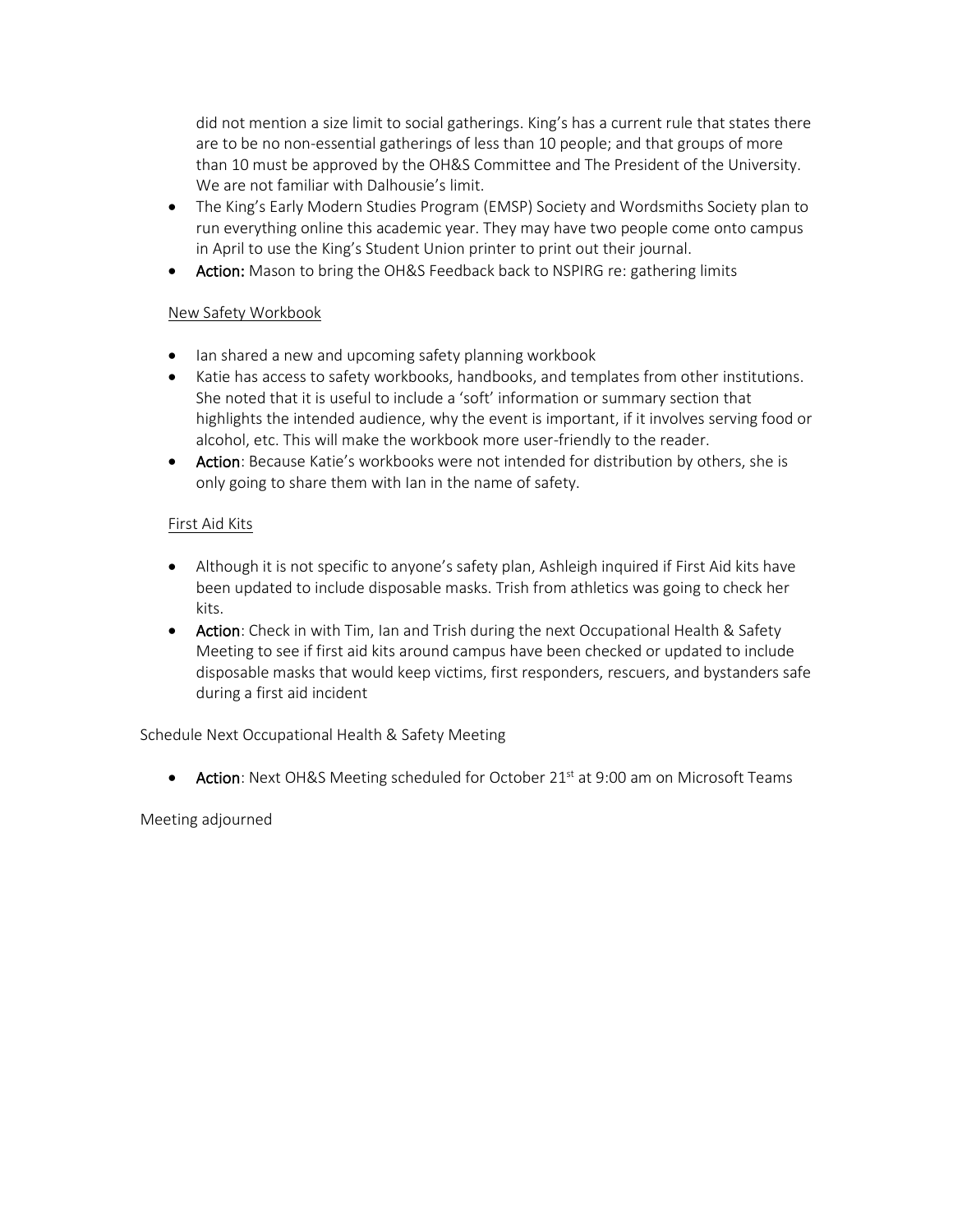King's Occupational Health & Safety Committee

Meeting Minutes

October 21st, 2020

Attending: Benjamin von Bredow., Gordon McOuat, Trisha Miles, Michael Bennett, Timothy Ross, Dolly McIntyre, Sheldon Gouthro, Daniel Orovec, David Swick, Tim Lade, Ashleigh Baxter, Ian Wagschal, Daniel Orovec, JM Nsengiyumva, Jordon Roberts, Patricia Chalmers, Ranall Ingalls

Regrets:

The purpose of this meeting is to review the safety plans from the various departments on campus and approve a campus wide plan, with emphasis on specific items.

Approval of Minutes from October 1<sup>st</sup> Meeting

 $\bullet$  Ben and Sheldon passed a motion to approve the October  $1<sup>st</sup>$  minutes.

Review Staff Training Progress (Ian W.)

• It is difficult to determine if everyone has signed the safety plan. There is no easily accessible list of all paid staff members at King's (ex. a list of all part time instructors, etc). We are relying heavily on the safety representatives to reach out to their departments

Review Athletics: (Trish M.)

#### Phase 5

- Phase 5 outlines a safe and effective way to allow specific and trusted rental groups into the gym and dance studio.
- Locker rooms will be off limits, participants must come fully prepared with their water bottles filled, they will be screened upon entrance, and no spectators are allowed.
- The safety officer from the rental group will be trained in our safety standards, and will be charged for any costs associated with increased staffing and cleaning
- Currently there is only one rental group scheduled to use the gym. Trish and her team will monitor this over the next two months and re-evaluate who / if / when we open the gym up to more rental groups.
- Approved by the committee.

## President's Hike

• President Lahey and the King's students participate in an annual hike at Blue Mountain. This year, they plan to stay local and have secured a private charter (two bus). All students must sign a registration form and go through a screening process. Students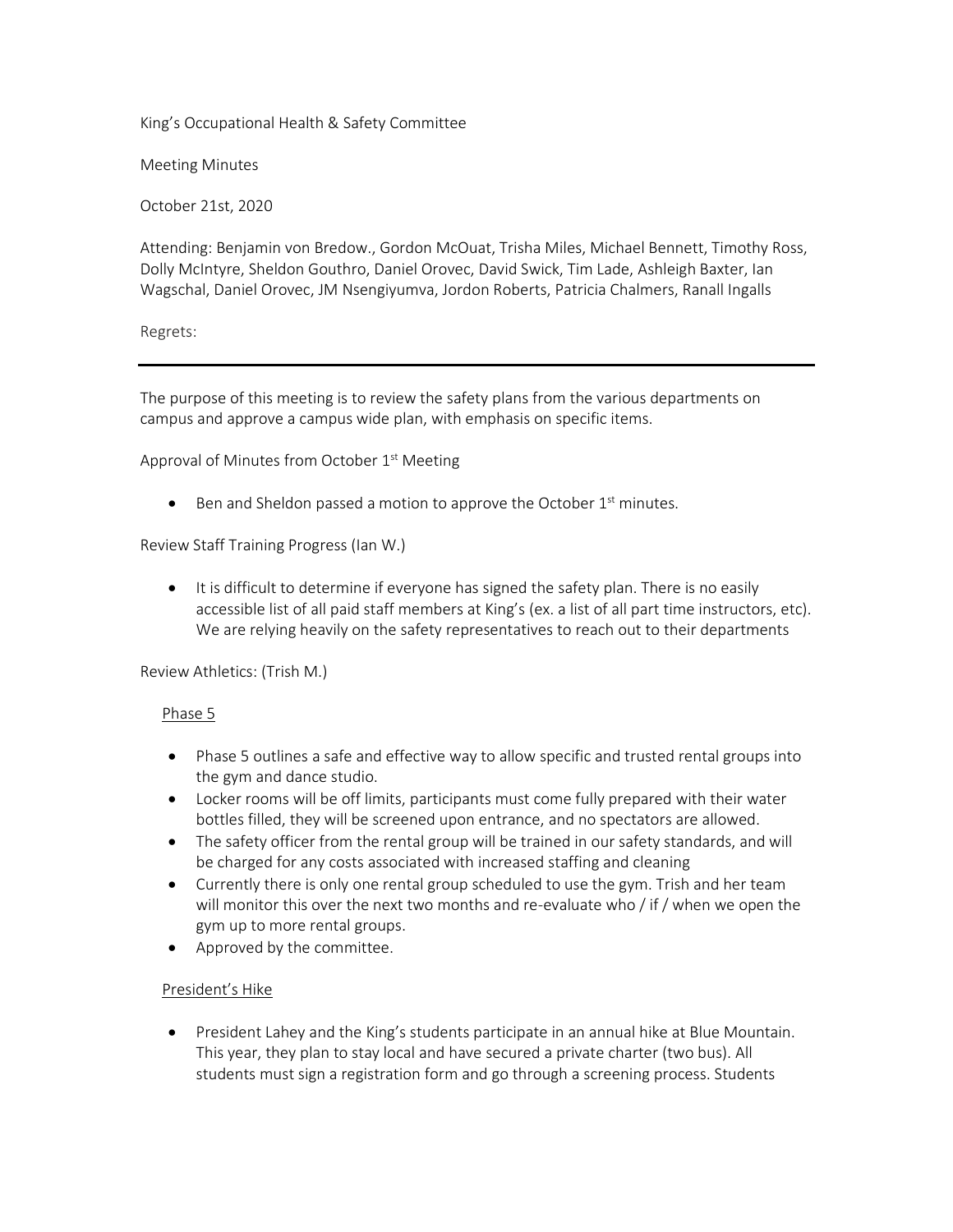must wear masks during transportation on the way to and from the destination but may remove it during the walk / hike. Students must abide by 2m social distancing rule.

• Approved by the committee

# Yoga for Students

- Athletics would like to offer free yoga to all King's students (living on and off campus) once a week, for 1 hour. Trisha's mother will be the yoga instructor (who teaches at Halifax Yoga). There are limited spots, so students are asked to register online and there will be markers on the floor for when they arrive. Students will wear a mask until they are on their own mat, and then leave at a time after the practice. Students are encouraged to bring their own mat, but there will be 10 mats available for students who do not own their own which will later be cleaned by athletics staff. Students on staff will also clean common touchpoints.
- Approved by the committee

Review Residence Plan: (Tim L.)

## Revised Residence Plan

• Approved by President Lahey and by the committee. Don's have the registration forms and look forward to signing students up.

# Communication Plan for outdoor events (Tim R.)

• Stephanie, who typically helps with registration, is currently off on surgery. Similar to booking Alumni Hall, people are asked to let Tim Ross know what space they need on campus. The gym and chapel will share their events calendar with Tim to coordinate multiple activities taking place on campus.

Review Curie Waiver Update (Ian W.)

- Our insurance is provided by Curie, an insurance group that all universities in Canada buy into. They have stated that COVID is an exclusion in their policy (i.e. if the resulting harm can come back to COVID and any negligence on the university).
- They have offered waivers that are intended for  $3<sup>rd</sup>$  parties (rental groups, third party coming on campus, etc).
- Waivers cannot be applied internally (i.e. to students, which is something other institutions attempted)
- By signing this contract, you agree to the risks of COVID and agree not to sue the institution for any COVID-related harm and damages

Review Chartwells Safety Plan Phase 2 (Daniel O.)

• Phase 2 concerns the opening of prince hall to the wider King's family (staff and faculty that may be on site). This would allow anybody to come in and purchase a coffee, preorder off of the take-away menu, and possibly even order pizza on a Friday afternoon.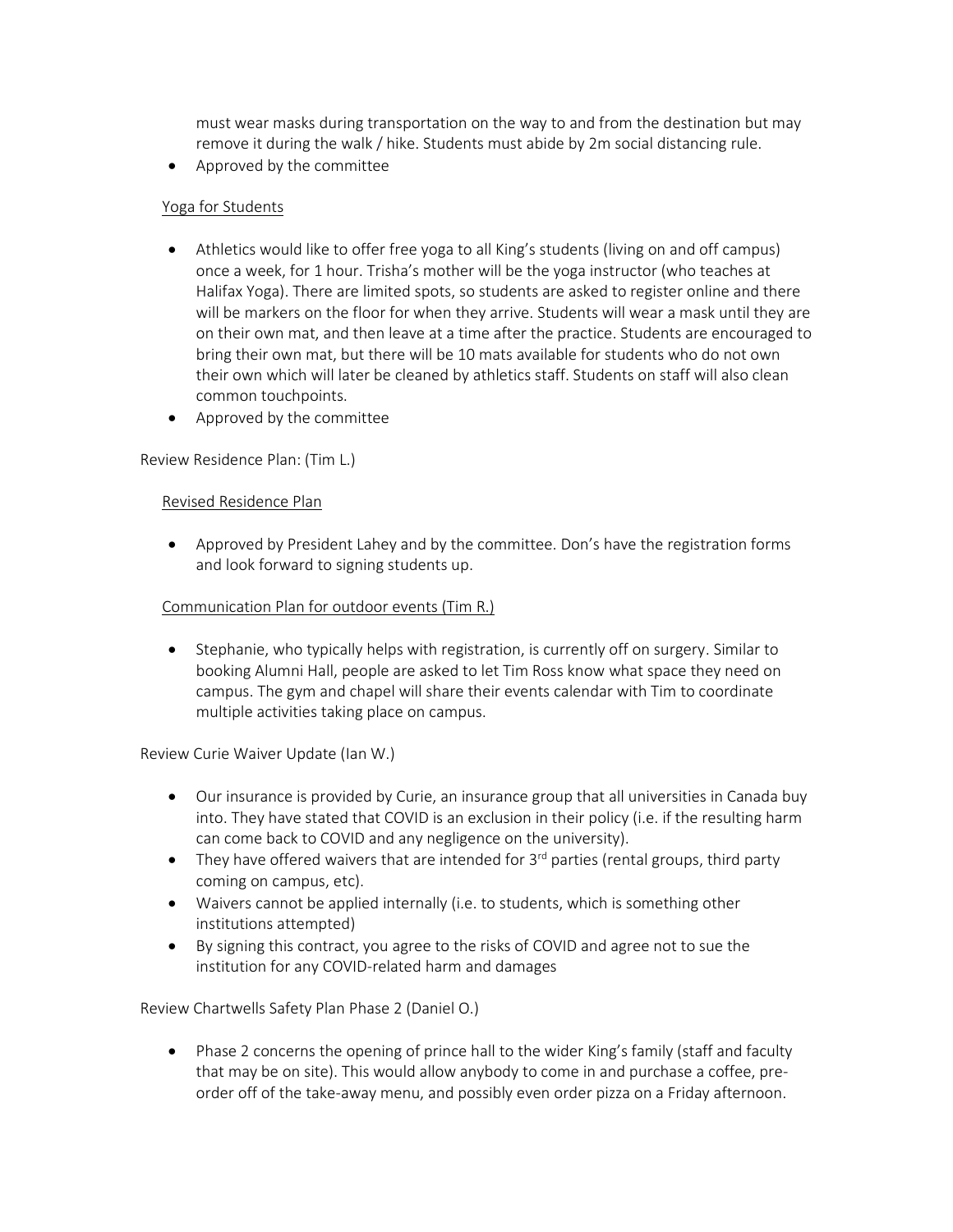Part of this initiative is to keep his supervisors happy with a few extra dollars coming in. While people can come in to retrieve or collect their food and beverage items, they would have to leave afterwards. Hoping for the committee's approval.

- Both Katie and Tim both felt that this would not negatively impact the on-campus residence students who use Prince Hall. In fact, students have been asking if their offcampus friends can join them.
- Currently there are strict limitation to where students can use their dining dollars (ex. Tim Hortons at Dalhousie is one of the few places currently still open). Daniel is hoping to see if students can pick up study snacks with dining dollars
- Approved by the Committee

Review Chapel Safety Plan Sections 1C and 4A. (Ben. B. / Ranall I.)

- As we have our AV tech progressing and hopefully will soon be able to broadcast more music and chapel programs from the chapel and to the broader community.
- The Chapel's original safety plan did not include on campus visits because staff were working remotely from home. However, the music staff are finding it increasingly difficult not having access to their offices and would like to visit campus.
- Section 1C approved by the committee (music staff given access to their office)
- Because the cleaners only come in once a week, staff will be asked to increase sanitization as they come and go. Staff are asked to remain in their family bubbles when coming in to use the office (ex. The Halley's can come in together).
- Section 4A approved by the committee (non-choral events in the chapel with 11 to 25 people).
- The chapel has been limiting their off-campus excursions to places that are accessible by public transportation. They are proposing a modification to section 6A of their safety plan to allow carpooling within a half hour drive if everyone wears a mask and signs a waiver. This is something the chapel has always done for weekend retreats.
- Action: Find out if we are insured for the chapel community to use their personal vehicles to transport students to and from a university sanctioned hike

# Follow Up

## First Aid Kits

• Monica and Tim in residence, Daniel in the dining hall, Trish in the gym, Tim and the cleaners, and JM in the Wardroom have all checked their first aid kits to ensure they have non-reusable masks in them.

## New Safety Workbook (Ian W.)

• Individuals in the King's community are beginning to think about hosting social events and getting groups of people back together. An inquiry has even come through from the J School. The workbook will be readily available for when requests for gathering start to increase

## NSPIRG Feedback on gathering limits (Mason C.)